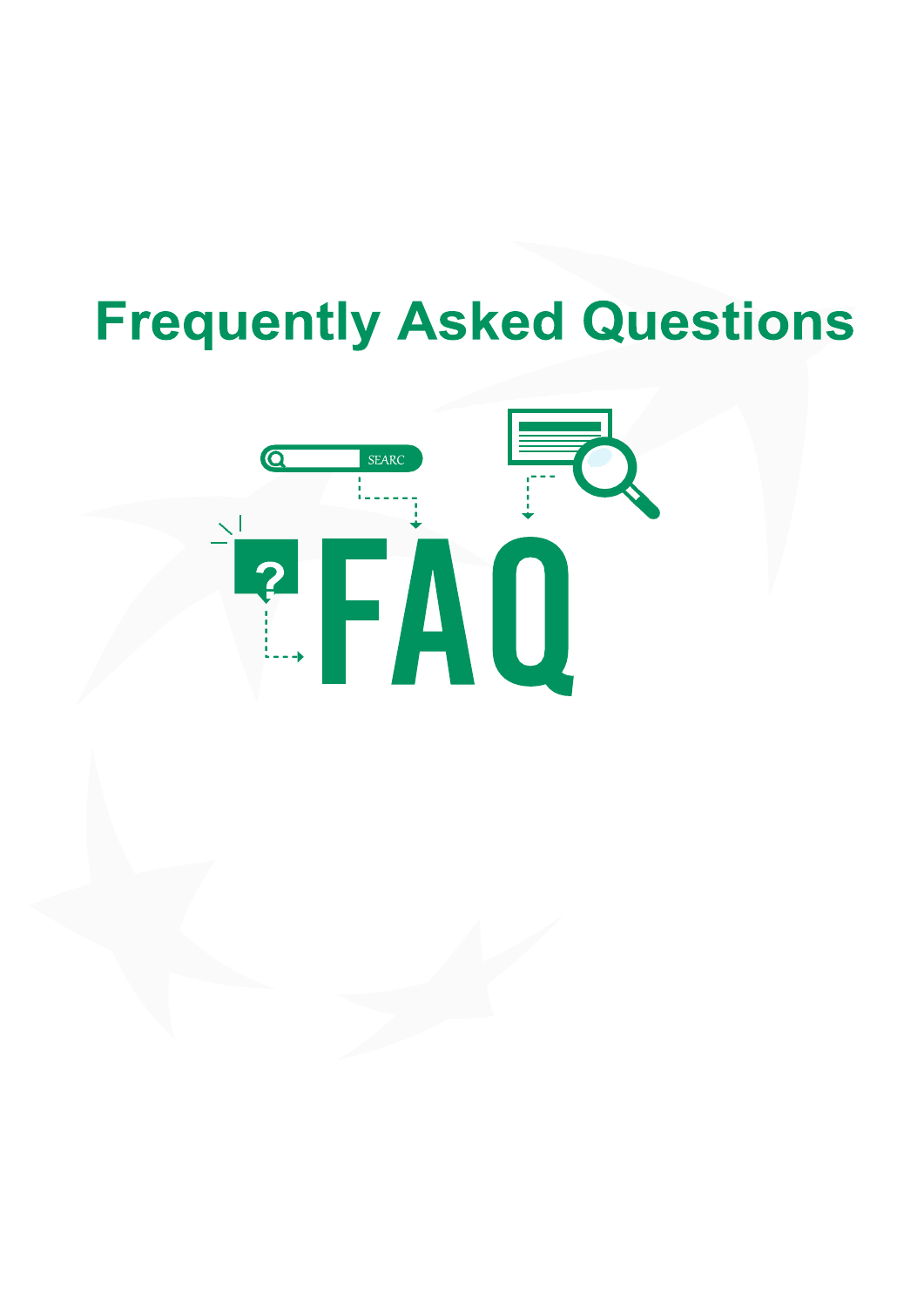## **Frequently Asked Questions (FAQ)**

### **Online application for loan deferment and activation of E-banking & TebMobile**

#### **1. How can I apply for online deferment of individual / business loan installments?**

Banka TEB TEB Sh.A. Bank, following the decision of the Central Bank of Kosovo (CBK), in agreement with the Kosovo Bank Association, always taking into account the created situation in the country as a result of pandemic virus Covid 19, informs you that if you have individual loans and you are facing financial difficulties for loan installment payment, you can apply to defer your installment from March 13, 2020 to April 30, 2020. TEB Sh.A. offers you "Online application for deferment of loan payment" and to use this possibility you should contact TEB Bank through:

Electronic form for individual loans:

#### *[https://www.teb-kos.com/al/index.php/per-individe/apliko/aplikimi-online-per-shtyerje-te](https://www.teb-kos.com/al/index.php/per-individe/apliko/aplikimi-online-per-shtyerje-te-pageses-se-kredise-per-kliente-individual)[pageses-se-kredise-per-kliente-individual](https://www.teb-kos.com/al/index.php/per-individe/apliko/aplikimi-online-per-shtyerje-te-pageses-se-kredise-per-kliente-individual)*

Electronic form for business loans:

#### *[https://www.teb-kos.com/al/index.php/per-biznes/apliko-biz/aplikimi-online-per-shtyerje-te](https://www.teb-kos.com/al/index.php/per-biznes/apliko-biz/aplikimi-online-per-shtyerje-te-pageses-se-kredise-per-kliente-te-biznesit)[pageses-se-kredise-per-kliente-te-biznesit](https://www.teb-kos.com/al/index.php/per-biznes/apliko-biz/aplikimi-online-per-shtyerje-te-pageses-se-kredise-per-kliente-te-biznesit)*

For online application, we invite you to fill out the electronic form at the link mentioned above in order to send the request to the bank relating to the deferment of loan payment. All the fields are mandatory to be completed. The bank will review your request and inform you electronically (by email) of your request.

Upon the approval of your request by the Bank on deferment of loan instalments, you should choose the payment method of regular interest for the pausing period, by selecting only one option:

*- The regular interest accrued during the pausing loan period to be fully transferred to a single instalment.* 

 *- The regular interest accrued during the pausing loan period to be distributed to the next instalments, where for loans with longer maturity periods or up to December 2020, the accrued interest to be distributed by December 2020. Whereas, for loans with maturity periods shorter than December 2020, the accrued interest to be distributed by the end of maturity period.*

For additional information, assistance, technical issues, questions and other issues relating to the online application, please contact:

- **Call Center: 038 230 000**
- **Email address: [callcenter@teb-kos.com](mailto:callcenter@teb-kos.com)**

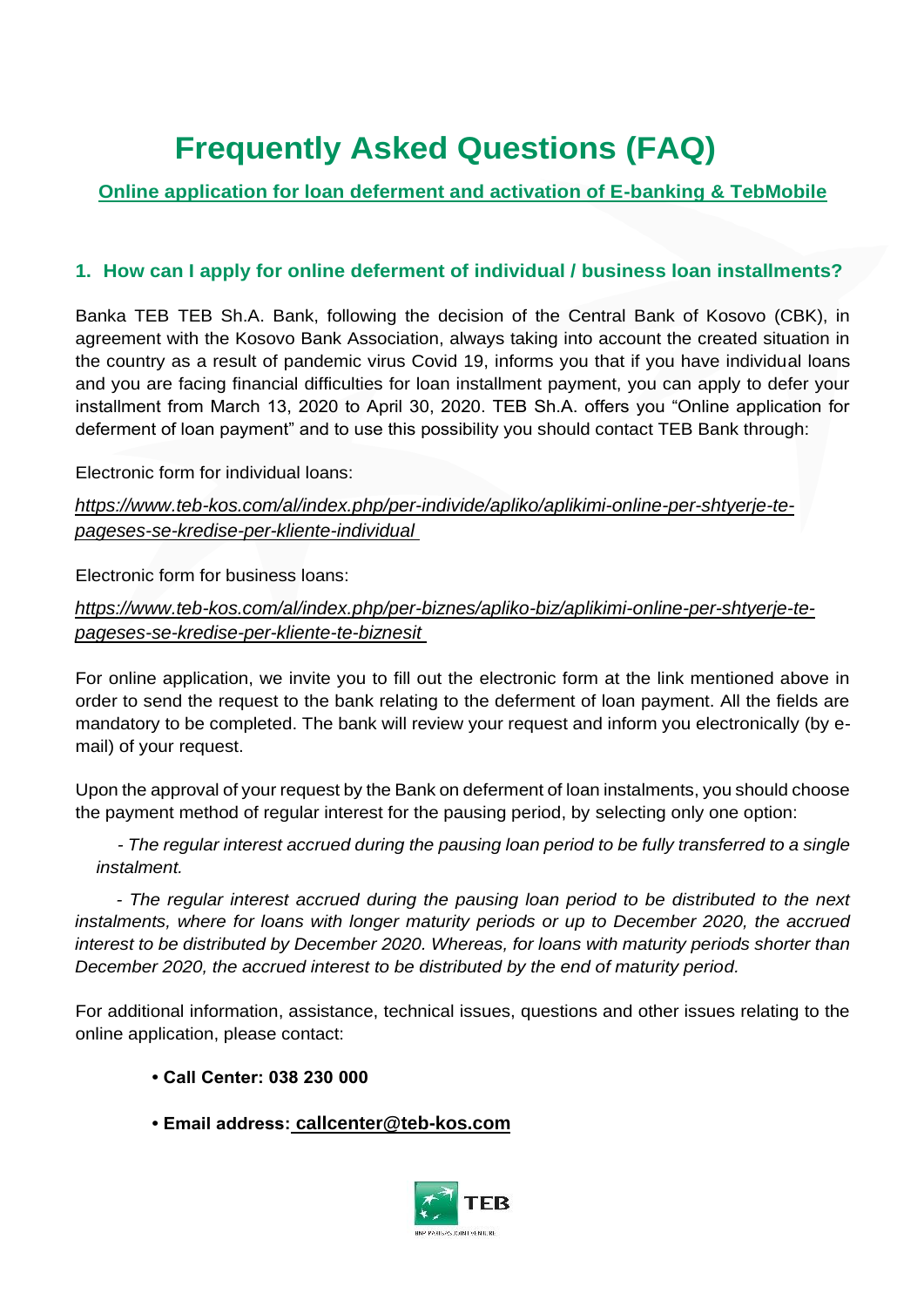#### **2. For up to how many installments the loan payment can be paused and when the payment will start?**

The borrowers of TEB Sh.A. can apply for a deferment (pause) of loan installment for a maximum of two additional months, but a deferred (paused) installment cannot exceed the date.

31 May 2020. Your loan maturity will be updated / extended based on the changes of installment / s in the payment plan.

#### **3. Will there be a penalty interest for pausing the loan installment payment or any other additional cost that must be paid?**

For pausing the loan period (one or two months), TEB Sh.A. will not apply a penalty interest. Also, for the same pausing loan period (one or two months), it will not apply additional provisions, but only regular interest which will be paid in the first month after the pausing period, while the next month the client will start the regular installment payment.

As of the joint communication of the Central Bank of the Republic of Kosovo (CBK) and the Kosovo Bank Association dated 16 March 2020 (you can find the same on this website: *[https://www.bqk](https://www.bqk-kos.org/?id=104&l=1726)[kos.org/?id=104&l=1726\)](https://www.bqk-kos.org/?id=104&l=1726)* and the explanation of the CBK dated 17 March 2020 (you can find the same on this website: *<https://bqk-kos.org/index.php?id=104&l=1729>*), TEB Sh.A. based on the CBK outlines, does not apply penalty interest, does not require additional provision, and does not change the credit classification in the Credit Registry for all the borrowers that require pausing their loans.

The pausing of installment payment is based on the client's request and it represents a change in the existing contractual terms (according to the notifications / instructions of the CBK), and TEB Sh.A. does not make any changes to the existing contractual terms relating to the client's loan without the client's consent.

#### **4. How will I receive confirmation that the pausing loan request has been successfully completed?**

Upon receipt of your request through electronic form, the bank will contact you to confirm your personal information and information included in the request for deferment of the loan installment. Then the bank will make an assessment for the verified clients, if the request meets the conditions for the loan deferment. If the conditions for deferment of loan installment are fulfilled, the bank will prepare a new loan payment plan and at the same time will send it to you by e-mail for confirmation.

#### **5. If I do not want to make pausing of a loan, what should I do?**

In case you do not agree on the changes applied to the new payment plan that you will receive from the bank by e-mail, you have the possibility to notify the bank within 24 hours upon receiving the e-mail, by sending a message to the e-mail address: kujdesiklienteve@teb-kos.com. When receiving your request by e-mail, the bank will cancel the application of the new plan and you will continue with the old loan payment plan.